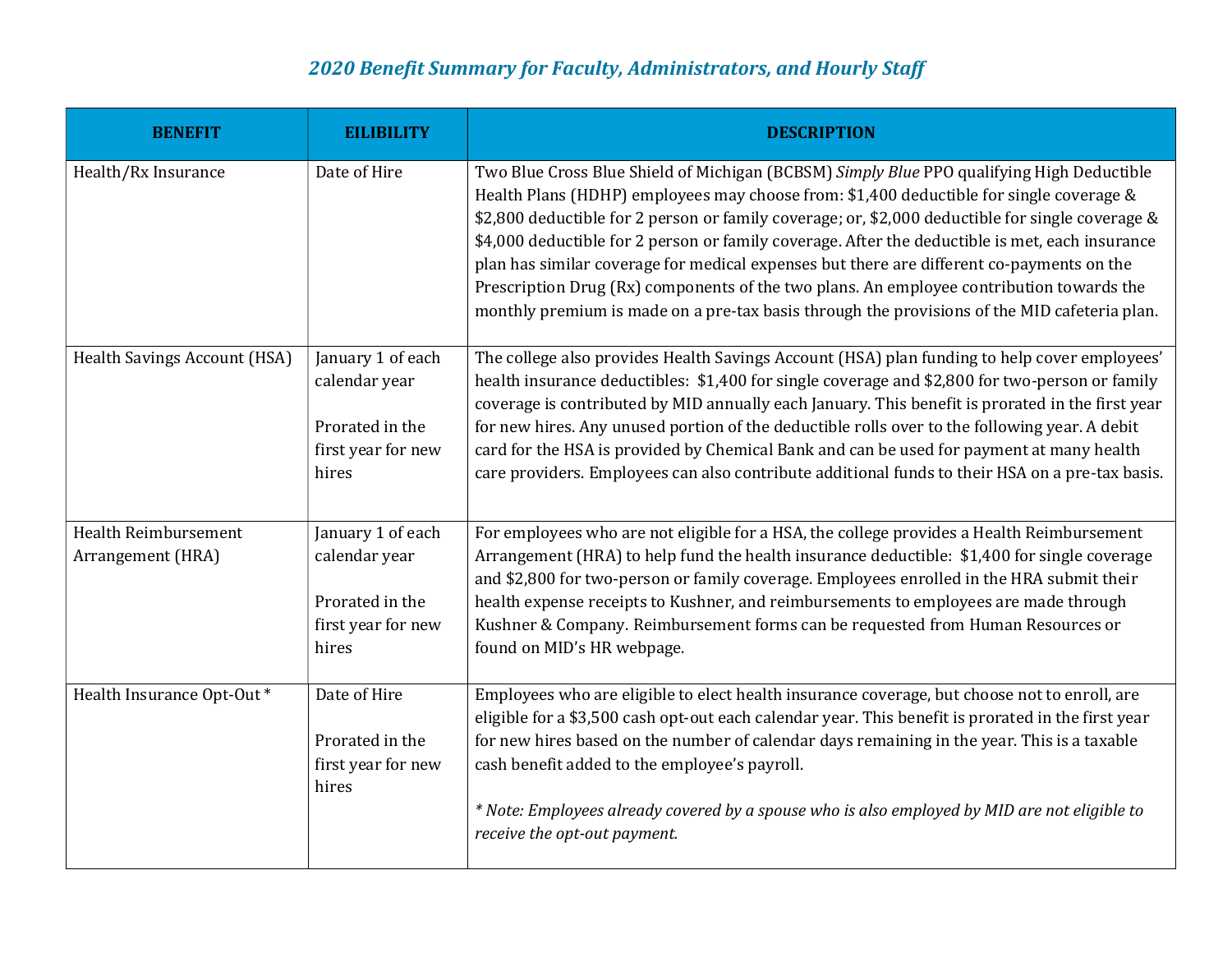| <b>BENEFIT</b>                                                         | <b>EILIBILITY</b>                                                                                                                                                                            | <b>DESCRIPTION</b>                                                                                                                                                                                                                                                                                                                                                                                                                                                                                                                                                                                                                                                                                                                                                                                                                                                                                                                                                                                                                                                                                                                                                                                            |
|------------------------------------------------------------------------|----------------------------------------------------------------------------------------------------------------------------------------------------------------------------------------------|---------------------------------------------------------------------------------------------------------------------------------------------------------------------------------------------------------------------------------------------------------------------------------------------------------------------------------------------------------------------------------------------------------------------------------------------------------------------------------------------------------------------------------------------------------------------------------------------------------------------------------------------------------------------------------------------------------------------------------------------------------------------------------------------------------------------------------------------------------------------------------------------------------------------------------------------------------------------------------------------------------------------------------------------------------------------------------------------------------------------------------------------------------------------------------------------------------------|
| Dental Insurance                                                       | Date of Hire                                                                                                                                                                                 | The college provides employees and qualified dependents with a Dental Plan through SETSEG,<br>managed by ADN Dental Administrators, which provides up to \$1,000.00 per insured person<br>toward dental services each calendar year. Preventive Services and Restorative Services are<br>covered at 75%. Major Restorative Services are covered at 50%. Preventive coverage increases<br>by 5% after the first year of employment, and by 10% each succeeding year, up to 100% in the<br>employee's fourth year, provided the insured employee and dependent(s) each have an annual<br>dental visit.                                                                                                                                                                                                                                                                                                                                                                                                                                                                                                                                                                                                          |
| Vision Insurance                                                       | Date of Hire                                                                                                                                                                                 | Through EyeMed INSIGHT Network: \$6 co-payment on eye exam, \$90 contact lens allowance,<br>\$65 frame allowance, plus an additional 20% discount on balances over \$65. Employee Only<br>coverage is paid by MID; 2 Person or Family coverage are available at additional cost.                                                                                                                                                                                                                                                                                                                                                                                                                                                                                                                                                                                                                                                                                                                                                                                                                                                                                                                              |
| Group Life and Accidental<br>Death & Dismemberment<br>(AD&D) Insurance | Date of Hire                                                                                                                                                                                 | Provided through SETSEG and underwritten by Reliance Standard Life Insurance (RSLI).<br>Group Life and AD&D amounts vary for each employee group: Faculty members are eligible<br>for \$70,000, Administrators are eligible for \$50,000 or 1x annual salary, and Hourly Staff<br>members have a \$40,000 group life amount.                                                                                                                                                                                                                                                                                                                                                                                                                                                                                                                                                                                                                                                                                                                                                                                                                                                                                  |
| Voluntary Life / AD&D **                                               | Date of Hire<br>(Guaranteed Issue<br>amounts available<br>with no medical<br>questions)<br>or<br>Open Enrollment /<br>(Proof of<br>Insurability must<br>be provided and<br>approved by RSLI) | The Voluntary Life and AD&D plans are provided through SETSEG and underwritten by<br>Reliance Standard Life Insurance (RSLI). Guaranteed Issue amounts can be purchased<br>upon hire in \$10,000 increments up to \$30,000 for employees < age 60, \$10,000 for<br>employee $>$ age 60, and \$20,000 for spouse $<$ age 60. (provided the spouse is not also<br>employed by the college) and up to \$10,000 for dependent children without proof of<br>insurability. Employees may also apply for additional coverage in \$10,000 increments<br>up to a maximum of \$500,000 by completing the medical portion of the enrollment form<br>but will need to be approved by RSLI before additional coverage is effective.<br>** Note: AD&D coverage does not require proof of insurability or medical information.<br>Rates for Voluntary Life are age-banded in 5 year increments. The employee or<br>spouse's age as of December 31 <sup>st</sup> of the current year is used to determine what the rate<br>will be for the upcoming benefit year. The monthly rate for children does not vary<br>based on age.<br>† If not elected upon hire, or during a qualifying life event, employees can also apply for |
|                                                                        |                                                                                                                                                                                              | coverage at Open Enrollment; however, proof of insurability will need to be provided<br>and approved by RSLI before coverage is effective.                                                                                                                                                                                                                                                                                                                                                                                                                                                                                                                                                                                                                                                                                                                                                                                                                                                                                                                                                                                                                                                                    |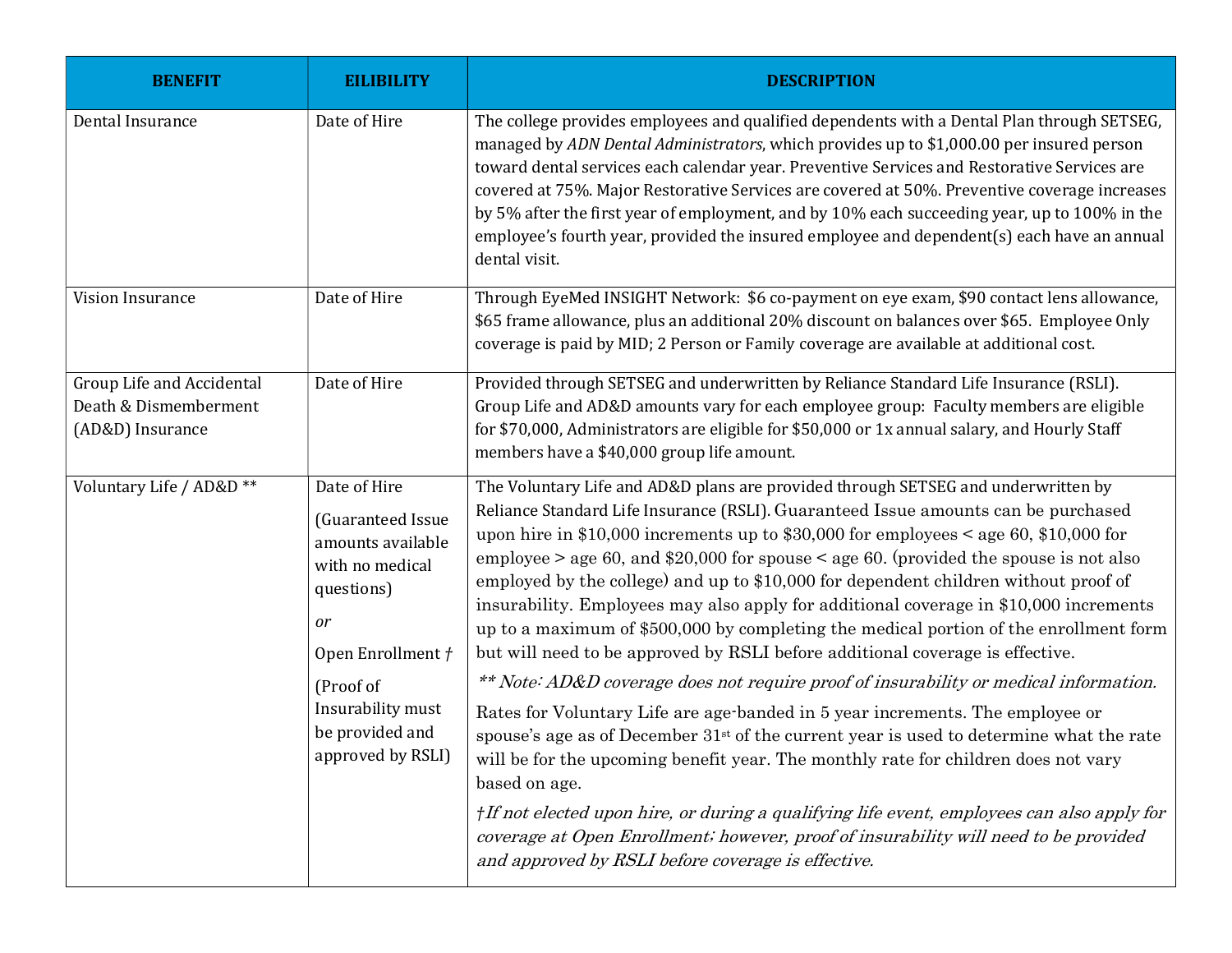| <b>BENEFIT</b>                            | <b>EILIBILITY</b> | <b>DESCRIPTION</b>                                                                                                                                                                                                                                                                                                                                                                                                                                                                                      |
|-------------------------------------------|-------------------|---------------------------------------------------------------------------------------------------------------------------------------------------------------------------------------------------------------------------------------------------------------------------------------------------------------------------------------------------------------------------------------------------------------------------------------------------------------------------------------------------------|
| Long-Term Disability (LTD)                | Date of Hire      | LTD replaces 66 %% of basic monthly earnings to a maximum benefit of \$6,111 (% of \$9,166<br>monthly earnings) for Administrators, \$3,000 for Faculty ( $\frac{2}{3}$ of \$4,500 monthly earnings), and<br>\$2,167 (% of \$3,250 monthly earnings) for Hourly Staff members. There is a 60 day waiting-<br>period that must be met before disability insurance takes effect. Plan is provided through<br>SETSEG and is underwritten by Reliance Standard Life Insurance (RSLI).                       |
| <b>Flexible Spending Account</b><br>(FSA) | Date of Hire      | Employees may make pre-tax payroll deductions to a Flexible Spending Account (FSA) for<br>health care and/or Dependent Care Reimbursement Account (DCRA) for daycare expenses.<br>Unused funds cannot be carried over to the next year. These plans are administered by<br>Kushner & Company.                                                                                                                                                                                                           |
| <b>Vacation Time</b>                      | Date of Hire      | Administrators receive 20 vacation days in years 1 to 5 of employment; 21 days in years 6 to<br>10; 22 days in years 11 to 15; 23 days in years 16 to 20; 24 days in years 21 to 25; and 25 days<br>beginning in the 26 <sup>th</sup> year of employment. A maximum of eighty (80) hours may be carried<br>over to the new fiscal year (July 1 of each year) and must be used by December 31 <sup>st</sup> of that<br>year. Accrued but unused vacation time is paid out upon separation of employment. |
|                                           |                   | Hourly Staff members accrue 1 day per month in years 1 to 6 of employment; 1.25 days per<br>month in years $7 - 11$ ; and 1.5 days per month beginning in the $12th$ year of employment.<br>Hourly employees may accumulate a maximum of 25 days in their vacation bank. Vacation is<br>not available for use until successful completion of the probationary period.                                                                                                                                   |
|                                           |                   | Faculty members are generally only required to teach in the Fall and Winter semesters, and<br>accordingly do not accrue vacation days under the Faculty Senate Contract.                                                                                                                                                                                                                                                                                                                                |
| <b>Sick Time</b>                          | Date of Hire      | Administrators accrue 8 hours of sick time each month. Sick time bank caps off at 260 days.                                                                                                                                                                                                                                                                                                                                                                                                             |
|                                           |                   | Hourly Staff members accrue 8 hours of sick time each month, and can use sick time after<br>completion of the probationary period. Sick time bank caps off at 230 days.                                                                                                                                                                                                                                                                                                                                 |
|                                           |                   | Faculty members receive 5 sick days at the beginning of each academic year, and accrue one<br>day a month from November through May, for a total of 12 days per academic year. Sick time<br>bank caps off at 150 days.                                                                                                                                                                                                                                                                                  |
|                                           |                   | Employees should refer to the language in the Board Policy (for Administrators) or the ESPA<br>Contract (for Hourly staff) or the Faculty Senate Agreement (for Faculty members) for specific<br>guidance on available buy-out options at the time of separation.                                                                                                                                                                                                                                       |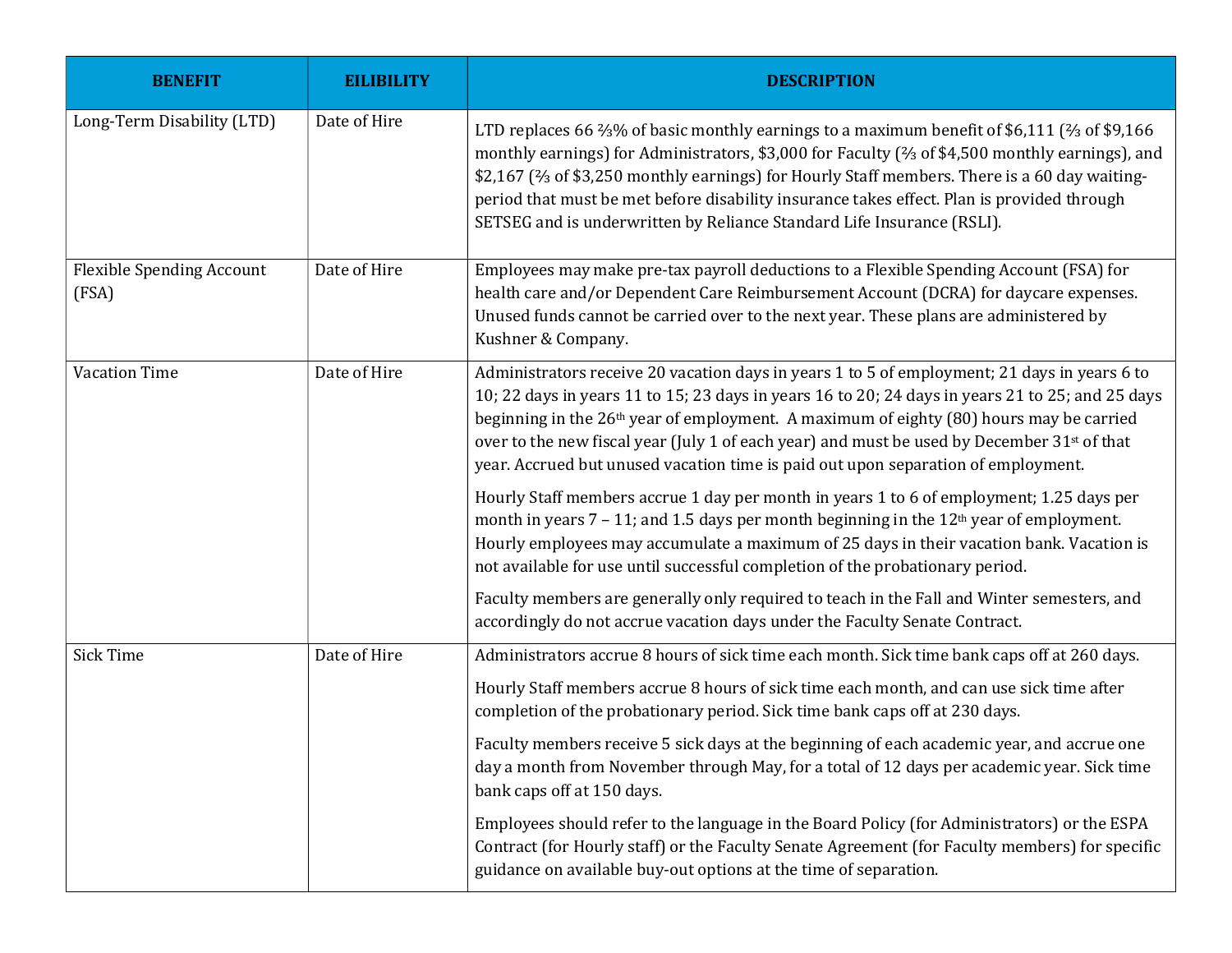| <b>BENEFIT</b>                     | <b>EILIBILITY</b> | <b>DESCRIPTION</b>                                                                                                                                                                                                                                                                                                                                                                                                                                                                                                  |
|------------------------------------|-------------------|---------------------------------------------------------------------------------------------------------------------------------------------------------------------------------------------------------------------------------------------------------------------------------------------------------------------------------------------------------------------------------------------------------------------------------------------------------------------------------------------------------------------|
| Personal Days                      | Date of Hire      | Administrators receive 3 days (24 hours) and Hourly Staff receive 3 days (24 hours) each fiscal<br>year. Personal days must be used by June 30th of each year. Personal days do not carry over<br>from year to year. Faculty members receive 2 days per academic year.                                                                                                                                                                                                                                              |
| <b>Holiday Pay</b>                 | Date of Hire      | The following holidays are recognized by the college: New Year's Day, Easter, Memorial Day,<br>Independence Day, Labor Day, Thanksgiving Day, Day After Thanksgiving, Christmas Eve and<br>Christmas Day. Holiday pay is provided if the holiday occurs during a regularly scheduled<br>work week.                                                                                                                                                                                                                  |
| <b>Tuition Reimbursement</b>       | Varies            | Must receive prior approval by your supervisor and HR to be eligible for the tuition<br>reimbursement program.                                                                                                                                                                                                                                                                                                                                                                                                      |
|                                    |                   | Reimbursed for each course the employee receives a grade of 'C' or better, or receives credit<br>for credit/non-credit coursework, based on average cost per credit hour of 4 universities<br>(CMU, MSU, SVSU, and Ferris State), up to a maximum annual calendar cap of \$3,000.00 for<br>undergraduate coursework, \$4,000.00 for Master's degree level, and \$5,000.00 for Doctoral<br>degree level coursework. Hourly staff members receive tuition reimbursement up to the<br>attainment of a Bachelor degree. |
|                                    |                   | Faculty members are eligible at the time of hire, Hourly Staff members are eligible after<br>completion of the probationary period, and Administrators are eligible after one year or<br>completion of 2,080 hours.                                                                                                                                                                                                                                                                                                 |
| Family & Employee Tuition<br>Grant | Varies            | Employees are eligible to take classes at MMCC for free, up to 6 credit hours per semester,<br>provided they receive a grade of C or better as the final grade.                                                                                                                                                                                                                                                                                                                                                     |
|                                    |                   | Family members (spouse or IRS dependent's) are eligible to take classes at MMCC for free, up<br>to 62 total credit hours or completion of an Associate's Degree. Prior approval must be<br>obtained by Personnel Services before employees or his/her dependents are eligible to<br>participate in this program.                                                                                                                                                                                                    |
|                                    |                   | Hourly Staff members and their family members (spouse or IRS dependent's) are eligible upon<br>the employee's completion of the probationary period.                                                                                                                                                                                                                                                                                                                                                                |